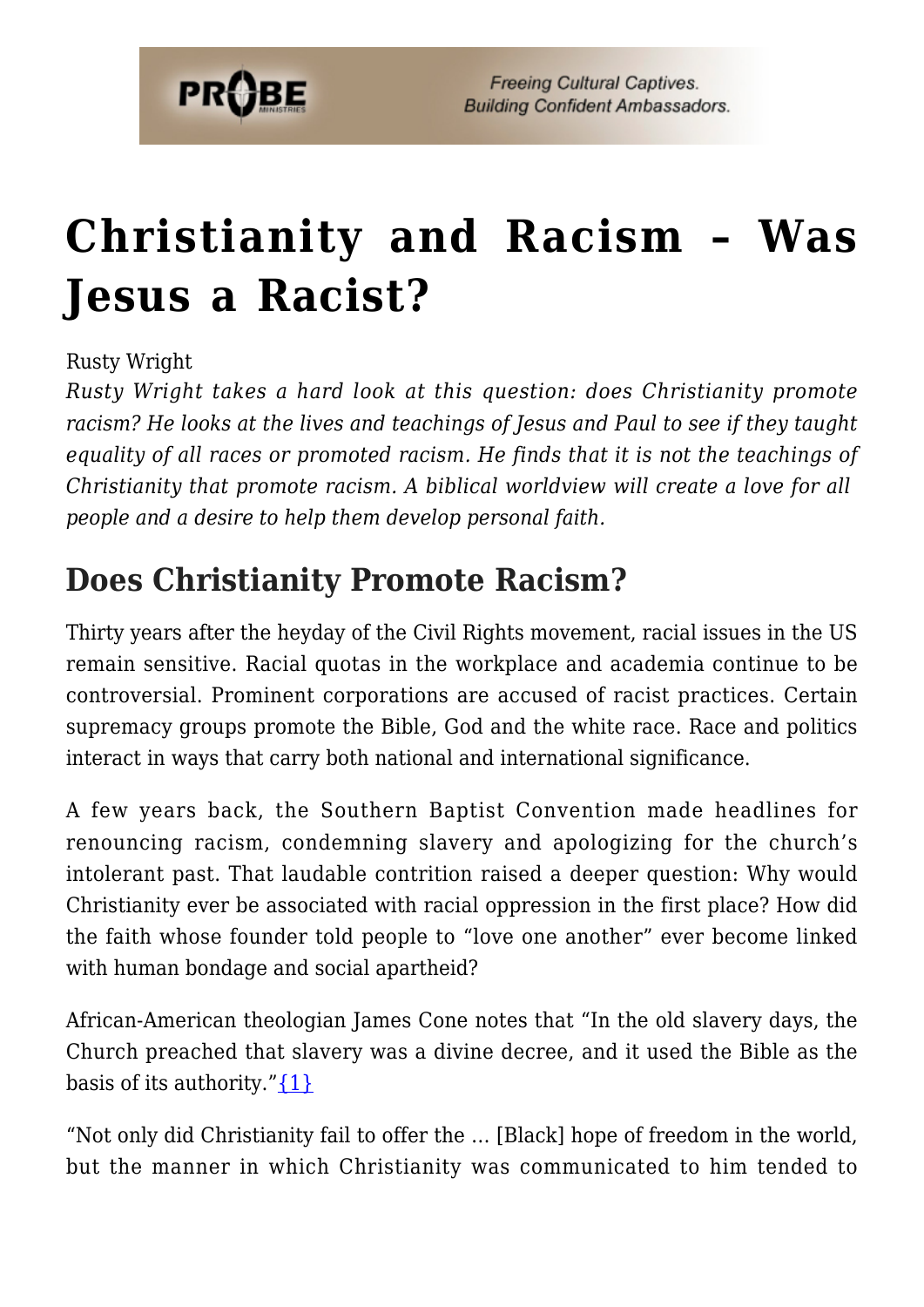

degrade him. The … [Black] was taught that his enslavement was due to the fact that he had been cursed by God. … Parts of the Bible were carefully selected to prove that God had intended that the…[Black] should be the servant of the white man….["{2}](#page-6-1)

As a white baby boomer growing up in the South, I experienced segregated schools, restrooms, drinking fountains and beaches. My parents taught and modeled equality, so the injustice I saw saddened me deeply. I was appalled that the Ku Klux Klan used the Bible and the cross in its rituals.

During college, a friend brought an African-American student to a church I attended in North Carolina. The next Sunday, the pastor announced that because of "last week's racial incident" (the attendance of a Black), church leaders had voted to maintain their longstanding policy of racial segregation. Thereafter, any Blacks attending would be handed a note explaining the policy and asking that they not return. I was outraged and left the church. (Postscript: A few years ago I learned that that white church had folded and that an African-American church came to use the same facility. Maybe God has a sense of humor.)

Does Christianity promote racism? Is it mainly a faith for whites? This article will examine these two burning questions.

## **Was Jesus Racist?**

Does the Christian faith promote racism? Is it mainly for whites? Certain extremists think so. Some slavery-era ministers wrote books justifying slavery. George D. Armstrong wrote in *The Christian Doctrine of Slavery*, "It may be… that Christian slavery is God's solution of the problem [relation of labor and capital] about which the wisest statesmen of Europe confess themselves at fault." $\{3\}$ 

Consider another book, *Slavery Ordained of God*. In it, Fred A. Ross wrote, "Slavery is ordained of God, … to continue for the good of the slave, the good of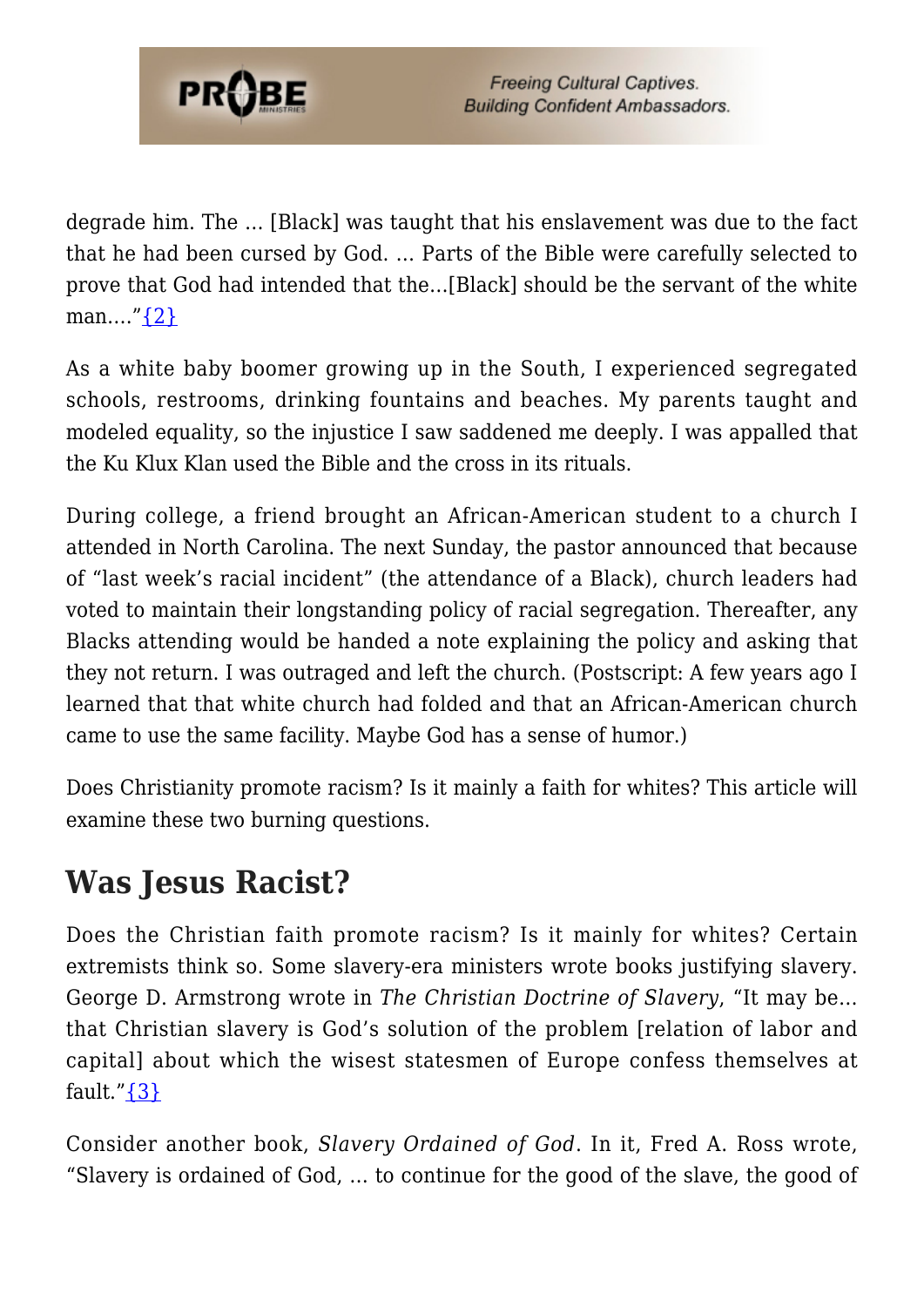

the master, the good of the whole American family, until another and better destiny may be unfolded." $\{4\}$ 

Those words seem quite different from the biblical injunction to "love your neighbor as yourself," a statement with equally poignant historical roots.

In first-century Palestine, the Jews and Samaritans were locked in a blood feud. Divided by geography, religion and race, the two groups spewed venom. Each had its own turf. Jews considered the Samaritans to be racial "half-breeds." The two groups disputed which followed the Bible better and on whose land proper worship should occur.

The Samaritans were often inhospitable to  $\{5\}$  and hostile toward the Jews. Many Jewish pilgrims deliberately lengthened their journeys to bypass Samaria. Jews publicly cursed Samaritans in their synagogues, would not allow Samaritan testimony in Jewish courts, and generally considered Samaritans excluded from eternal life.[{6}](#page-7-2)

Once a Jewish lawyer asked Jesus of Nazareth, "Who is my neighbor?["{7}](#page-7-3) Jesus, who as Jew surprised people by mixing freely with Samaritans, told him a now famous story. Robbers attacked a Jewish traveler, beating him and leaving him half-dead. Two Jewish religious leaders ignored the injured man as they passed by. But a Samaritan felt compassion for the Jewish victim — his cultural enemy and bandaged his wounds, transported him to an inn and provided for his care. Jesus' point? This "Good Samaritan" was an example of how we should relate to those with whom we differ.

The founder of the Christian faith was no racist. He told people to get along. What about a chief expositor of the Christian faith? And why is eleven o-clock Sunday morning often the most segregated hour of the week? Let's turn now to these important questions.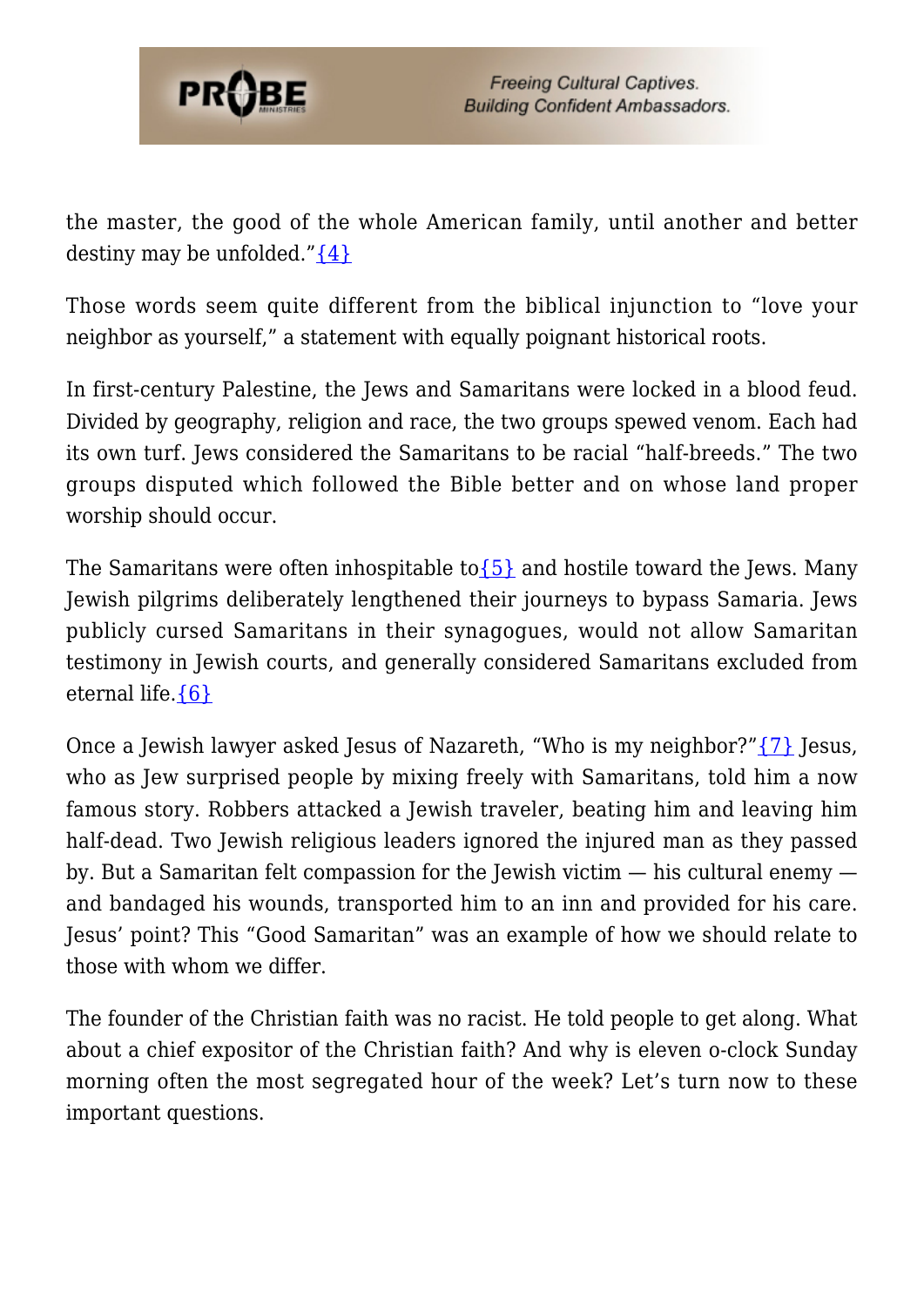

**Freeing Cultural Captives. Building Confident Ambassadors.** 

#### **Was A Chief Expositor of the Faith A Racist?**

Does Christianity promote racism? As we have seen, Jesus of Nazareth was no racist. Living in a culturally and racially diverse society that was in many ways analogous to ours, He promoted harmony by His example and His words. What about Paul, one of the chief expositors of faith in Christ?

Paul often had to counsel members of the communities he advised about diversity issues. Some in the groups with which he consulted were Jews, some were non-Jews or "Gentiles." Some were slaves and some were free. Some were men and some were women. The mix was potentially explosive.

From prison, Paul wrote to a friend whose slave had run away, had met Paul, and had come to faith. Paul appealed to his friend on the basis of their relationship to welcome the slave back not as a slave but as a brother. He offered to repay any loss from his own pocket. The letter survives in the New Testament as the book of "Philemon" and is a touching example of a dedicated believer seeking to internally motivate a slaveholder to change his attitudes and behavior. $\{8\}$ 

Paul felt that the faith he had once persecuted could unify people. He wrote to one group of believers that because of their common spiritual commitment, "There is neither Jew nor Greek, slave nor free, male nor female, for you are all one…."[{9}](#page-7-5) Paul, a Jew by birth, wrote to some non-Jewish believers that "Christ himself has made peace between us Jews and you Gentiles by making us all one people. He has broken down the wall of hostility that used to separate us." $\{10\}$ 

Paul exhorted another group of believers to live in harmony. He wrote, "Since God chose you to be the holy people whom he loves, you must clothe yourselves with tenderhearted mercy, kindness, humility, gentleness, and patience. You must make allowance for each other's faults and forgive the person who offends you. Remember, the Lord forgave you, so you must forgive others. And the most important piece of clothing you must wear is love. Love is what binds us all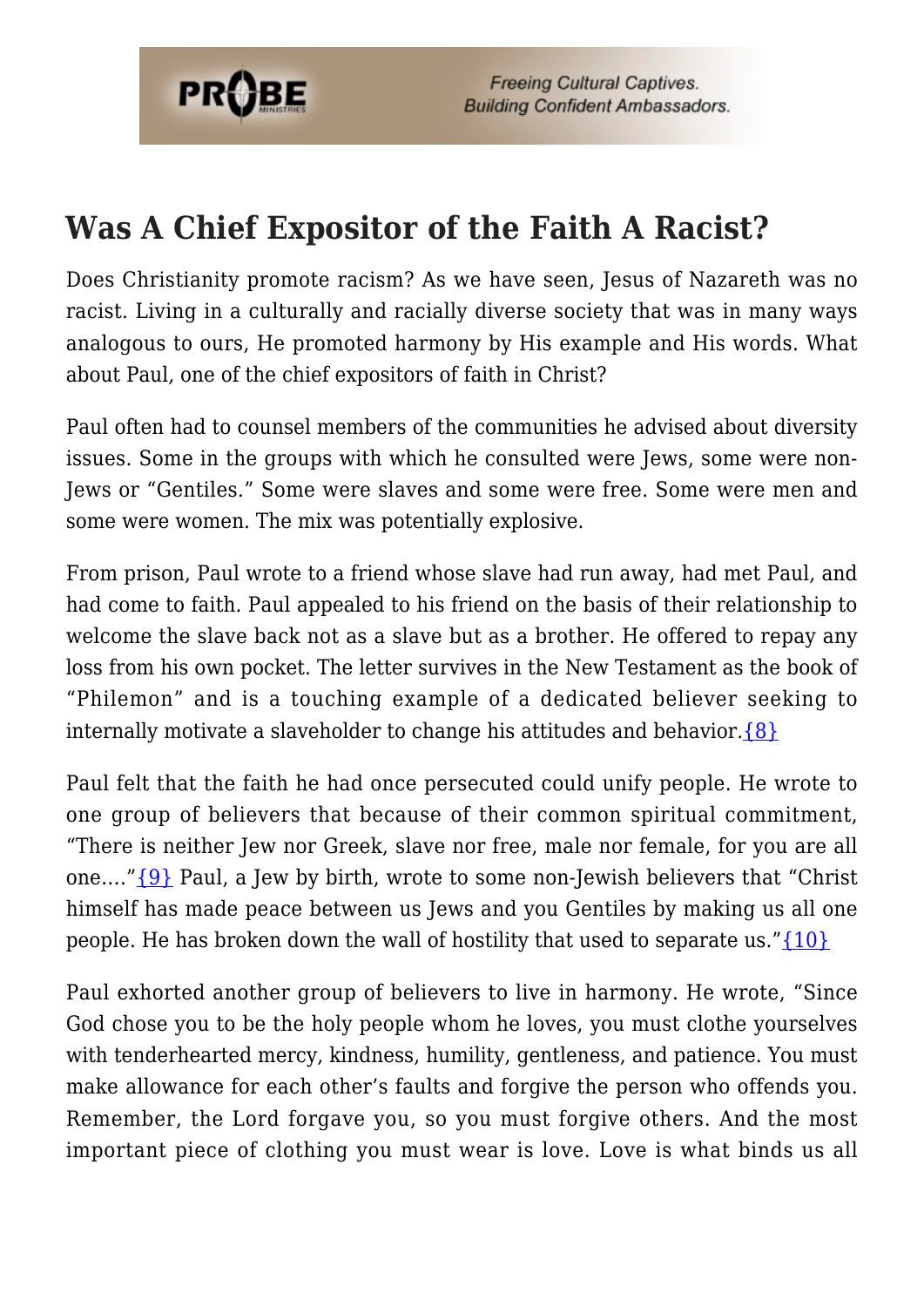

together in perfect harmony." $\{11\}$ 

Paul promoted harmony, not discord. If the founder of the faith and its chief expositor were not racists, why is eleven o'clock Sunday morning often the most segregated hour of the week?

### **True Followers?**

Why is Christianity often associated with racism? The short answer is that some that claim to be followers of Jesus are not really following Him. They may have the label "Christian," but perhaps they never have established a personal friendship with Christ. They may be like I was for many years: a church member, seemingly devoted, but who had never accepted Christ's pardon based on His death and resurrection for me. Or they may have genuine faith, but haven't allowed God into the driver's seat of their life. I've been there, too.

I shall always remember Norton and Bo. Norton was a leader of the Georgia Black Student Movement in the 1970s. Bo was a racially prejudiced white Christian. Once during an Atlanta civil rights demonstration, Bo and some of his cronies beat Norton up. The animosity ran deep.

Norton later discovered that Christianity was not a religion of oppressive rules, but a relationship with God. As his faith sprouted and grew, his anger mellowed while his desire for social justice deepened. Meanwhile, Bo rejected his hypocrisy and began to follow his faith with God in control. Three years after the beating, the two unexpectedly met again at a Christian conference. Initial tension melted into friendship as they forgave each other, reconciled and treated each other like brothers.

Of course not all disobedient Christians are racists. Nor is everyone not aligned with Jesus a racist. But faith in Christ can give enemies motivation to reconcile, to replace hatred with love.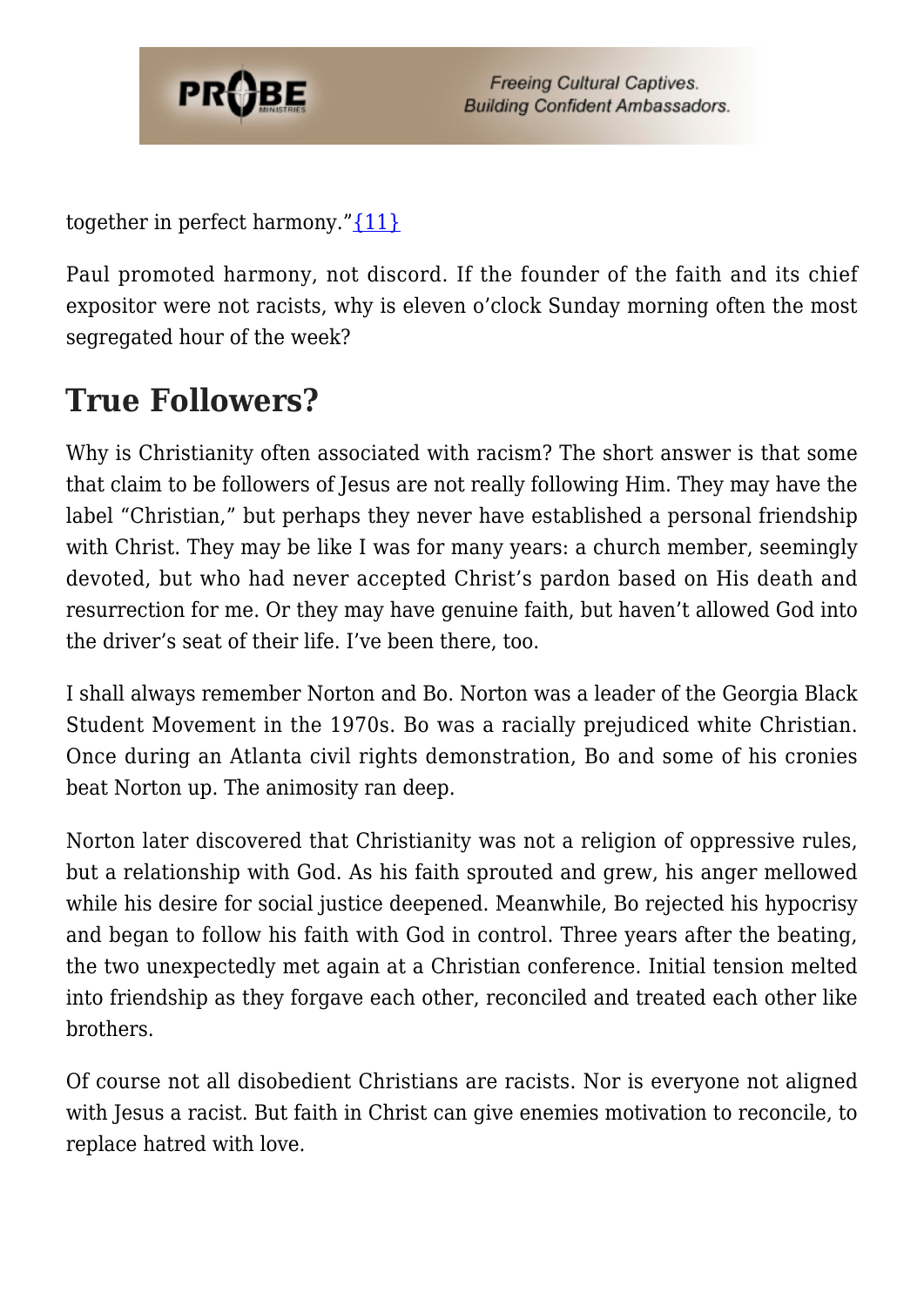

Historical examples abound of true faith opposing racism. John Newton, an 18thcentury British slave trader, came to faith, renounced his old ways, became a pastor, and wrote the famous hymn, "Amazing Grace." Newton encouraged his Christian friend, William Wilberforce, who faced scorn and ridicule in leading a long but successful battle in Parliament to abolish the slave trade.

Does Christianity promote racism? No, true Christianity seeks to eliminate racism by changing people's hearts.

After I had spoken on this theme in a sociology class at North Carolina State University, a young African-American woman told me, "All my life I've been taught that white Christians were responsible for the oppression of my people. Now I realize those oppressors were not really following Christ."

Is Christianity just for whites? Norton, the Black activist, certainly did not think so. Let's look further at the faith that crosses racial divides.

#### **The Heart of the Matter**

Is Christianity just for whites? Jesus and Paul said anyone who believed would be plugged into God forever. Africa has millions who follow Jesus. Koreans send missionaries to the US. And don't we need them!

In Cape Town, South Africa, Saint James Church has been a beacon of diversity and social concern with its white, Black, Asian and biracial members. One Sunday evening, radical Black terrorists sprayed the multiracial congregation with automatic gunfire and grenades. Eleven died and 53 were wounded, some horribly maimed. The world press was astounded by the members' reaction.

Lorenzo Smith, who is biracial, saw his wife, Myrtle, die from shrapnel that pierced her heart as he tried to shield her. Yet he forgave the killers. "I prayed for those that committed the crime," he told me, "so they, too, can come to meet [the Lord]."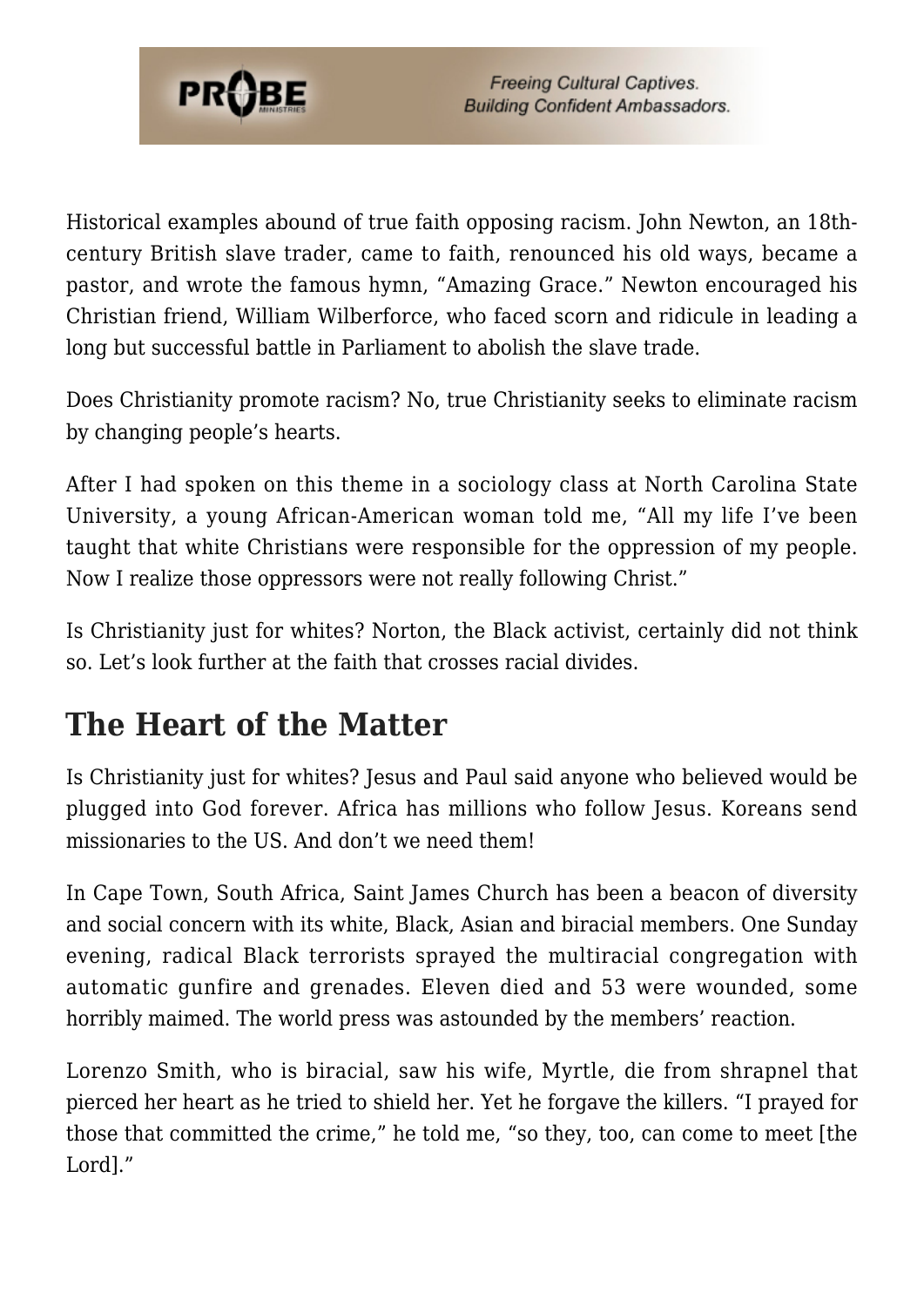

The president of the West African nation of Benin came to the US a few years back with a message for African American leaders: His compatriots were sorry for their ancestors' complicity in the slave trade. An often-overlooked component of slavery's historical stain is that Black Africans sold other Black Africans into slavery. When rival tribes made war, the victors took prisoners and made them indentured servants, often selling them to white slave merchants.

Benin's President Kerekou, who in recent years had made his own commitment to Christ, invited political and church leaders to his nation so his tribal leaders could seek reconciliation with African Americans.

Brian Johnson, an African-American organizer, said the realization that Blacks sold other Blacks into slavery has been difficult for many African Americans to handle. "This made it difficult to hold the White man responsible," he explained as we spoke. "This creates some problems in our own psyche. We have to deal with another angle to this…. It's not merely a Black-White thing."

The problem is in human hearts, Johnson believes. "All have sinned," he claims, quoting the New Testament.[{12}](#page-7-8) "All of us need to confess our wrong and appeal to [God] for forgiveness."

Russian novelist Leo Tolstoy lamented that "Everybody thinks of changing humanity, but nobody thinks of changing himself." ${13}$  True Christianity is not just for whites, and it does not promote racism but seeks to eliminate it. Changing corrupt institutions is very important. An ultimate solution to racism involves changing individual hearts.

#### **Notes**

<span id="page-6-1"></span><span id="page-6-0"></span>1. James Cone, *Black Theology and Black Power* (Maryknoll, NY: Orbis, 1997), p. 74.

<span id="page-6-2"></span>2. E. Franklin Frazier, *Black Bourgeoisie* (New York: Collier Books, 1965), p.115.